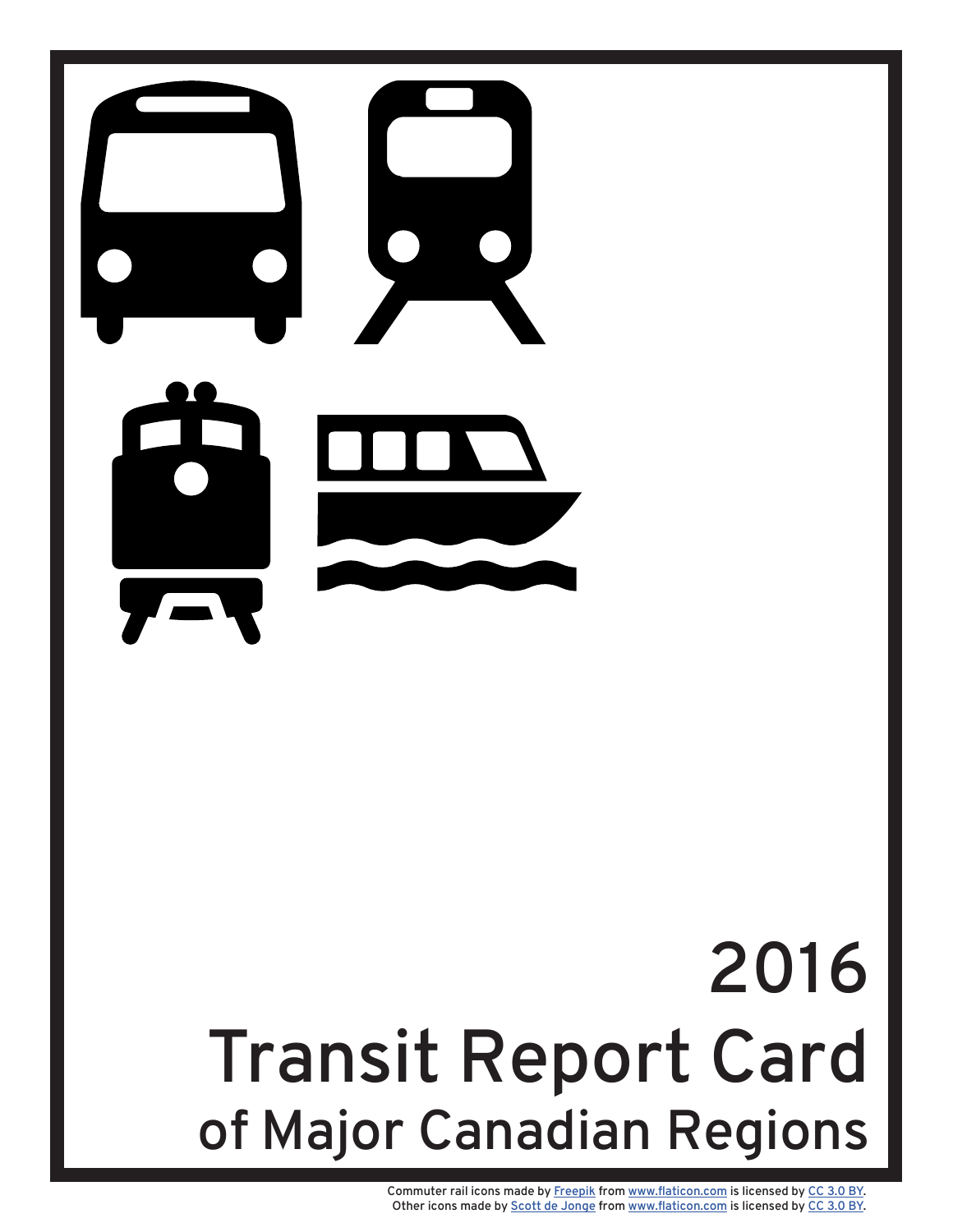

[Except where otherwise noted, this work is licensed under](http://creativecommons.org/licenses/by-sa/3.0/) **http://creativecommons.org/licenses/by-sa/3.0/** 

#### **About the Author:**

Nathan has been writing, researching, and talking about issues that affect the livability of Metro Vancouver, with a focus on the South of Fraser, for over 8 years. He has been featured in local, regional, and national media.

In 2008, Nathan co-founded South Fraser OnTrax —a sustainable transportation advocacy organization— and the Greater Langley Cycling Coalition in 2009. He was recently elected to City of Langley Council earlier this year.

Nathan previously published his research on land use and the ALR in his report, "Decade of Exclusions? A Snapshot of the Agricultural Land Reserve from 2000-2009 in the South of Fraser" (2010).

He also co-authored "Leap Ahead: A transit plan for Metro Vancouver" with Paul Hillsdon in 2013. This plan was a precursor to the Mayors' Council on Regional Transportation Transit Plan for Metro Vancouver. He also authored last year's Transit Report Card.

Nathan has served on various municipal committees including the Abbotsford Inter-regional Transportation Select Committee and City of Langley Parks and Environment Advisory Committee.

Nathan would like to recognize Paul Hillsdon who provided the original concept of this report, and provided research early on in the process.

More information is available on the South Fraser Blog. [\(http://www.southfraser.net/\)](http://www.southfraser.net/)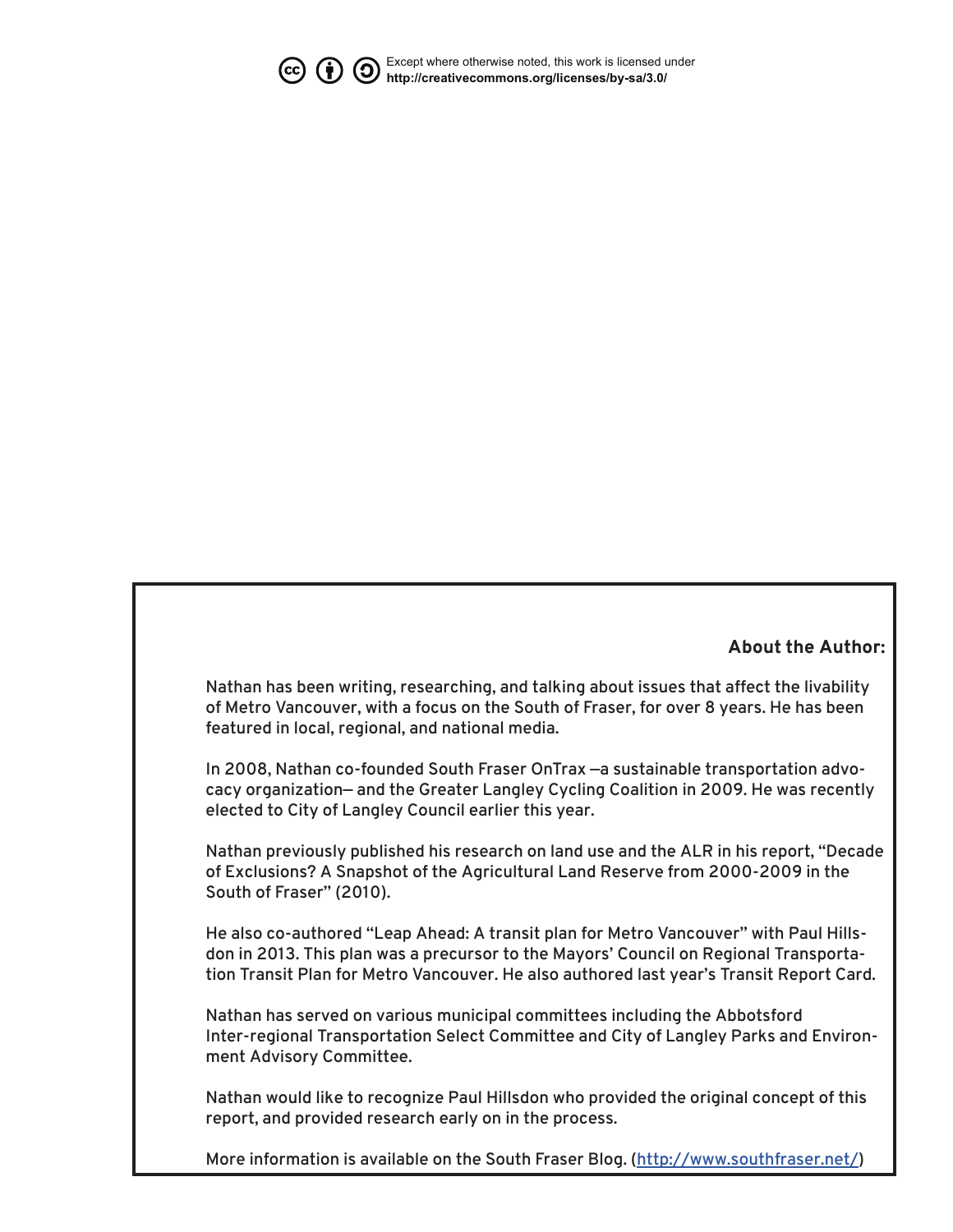## **Introduction**

Transit plays a vital role in keeping Canada's big cities moving, driving economic growth and prosperity. Taking transit also makes people happier, healthier, and is good for the environment.

Considering the importance of transit service in our major regions, a better understanding of transit service performance is critical. This is why the Transit Report Card of Major Canadian Regions was first released last year (2015).

Prior to the previous year's report card, easily accessible information about the performance of major transit agencies was hard to come by.

Similar to last year, this year's report card will evaluate major regions and compare them against each other. There are some new features in this year's report card as well.

A new metric that quantifies the operating cost per passenger trip has been added to provide further insight into transit agency efficiencies.

While Metro Vancouver has the highest operating cost per hour for transit service delivered of any major region, it actually has a lower operating cost per passenger trip than agencies in the Greater Toronto and Hamilton Area (GTHA).

Overall, Montreal stood out as the region with the best performing transit agencies in Canada. Its grade improved from A++ to A+++. Metro Vancouver again came in second place, and was the only other region to receive an A grade. All other regions received B grades.

A new section has been added to the report card that evaluates yearover-year transit performance trends at a national level. While operating costs slightly increased and passenger trips slightly decreased, the overall efficiency of Canada's major transit agencies improved.

Transit service in Canada's major regions continues to perform well even though service hours are not keeping pace with population growth. Increased investment in both new transit infrastructure as well as funding to operate new transit service is required to ensure that the majority of Canadians can keep moving.

#### **Transit Agencies Reviewed:**

Greater Calgary Airdrie Transit Calgary Transit

Greater Edmonton Edmonton Transit System Leduc Transit St. Albert Transit Strathcona County Transit

Greater Toronto & Hamilton Brampton Transit Burlington Transit Durham Region Transit GO Transit Hamilton Street Railway Milton Transit MiWay Oakville Transit Toronto Transit Commission York Region Transit/Viva

> Metro Vancouver **TransLink**

#### Greater Montreal

Agence métropolitaine de transport Réseau de transport de Longueuil Société de transport de Laval Société de transport de Montréal

National Capital Region OC Transpo Société de transport de l'Outaouais

With a new federal government, there is a renewed desire to invest in transit infrastructure. While this funding will need to be matched by other orders of government, it has sent a signal that high-quality transit service is a critical piece of our nation's infrastructure.

#### **Reference:**

Measuring Success: The Economic Impact of Transit Investment in Canada ([http://cutaactu.ca/sites/default/files/issue\\_paper\\_35e.pdf](http://cutaactu.ca/sites/default/files/issue_paper_35e.pdf)) Commuting for happiness ([http://thehappycity.com/commuting-happiness/\)](http://thehappycity.com/commuting-happiness/)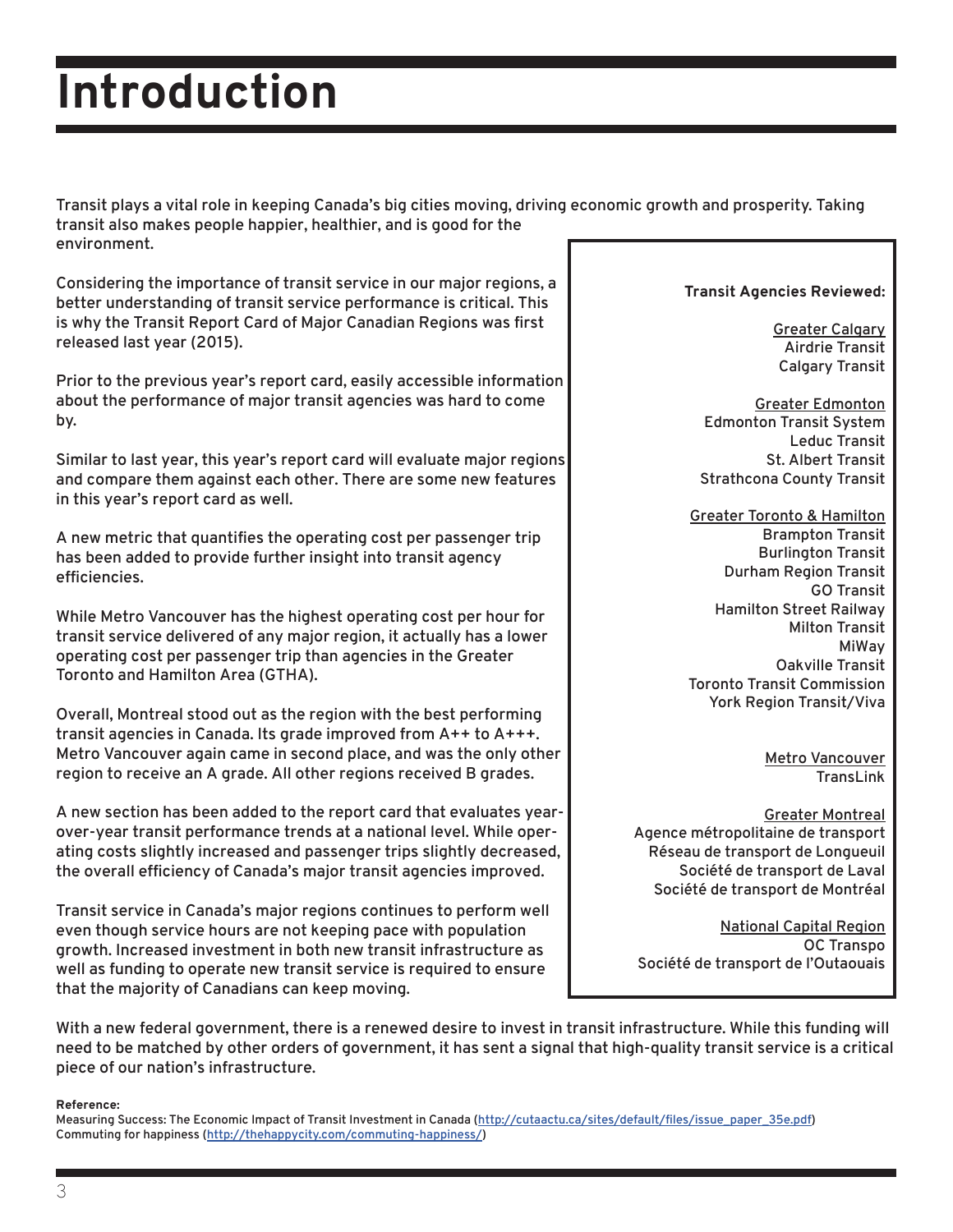#### **Understanding the Report Indicators and Letter Grades**

#### **Revenue Kilometres per Service Hour:**

An indication of the distance transit goes for every hour of service delivered. A higher number indicates that transit service operates at a faster speed, over a larger service area, or both.

#### **Farebox Recovery:**

An indication of what portions of direct operating expenses are covered by transit-users' fares, and what portions of direct operating expenses are covered by taxation. A higher percentage means that a higher portion of direct operating expenses are covered by transit users' fares. The remainder of funding from transit comes from taxation. Direct operating expenses includes the cost to operate transit service, but does not include the cost of assets such as buses, trains, and railway tracks.

#### **Operating Cost per Service Hour:**

An indication of how much money it costs to run transit service per hour. This indicator does not include the cost of purchasing new infrastructure such as buses, replacing aging infrastructure, or transit service expansion. Labour, vehicle fuel, and vehicle maintenance costs play a large roll in this indicator, as does the cost of fuel.

#### **Operating Cost per Passenger Trip:**

An indication of the efficiency of the transit network. Generally, the more passengers that use transit for each hour of service provided will result in a more efficient system. The indicator also take into account how much it cost to provide each hour of service.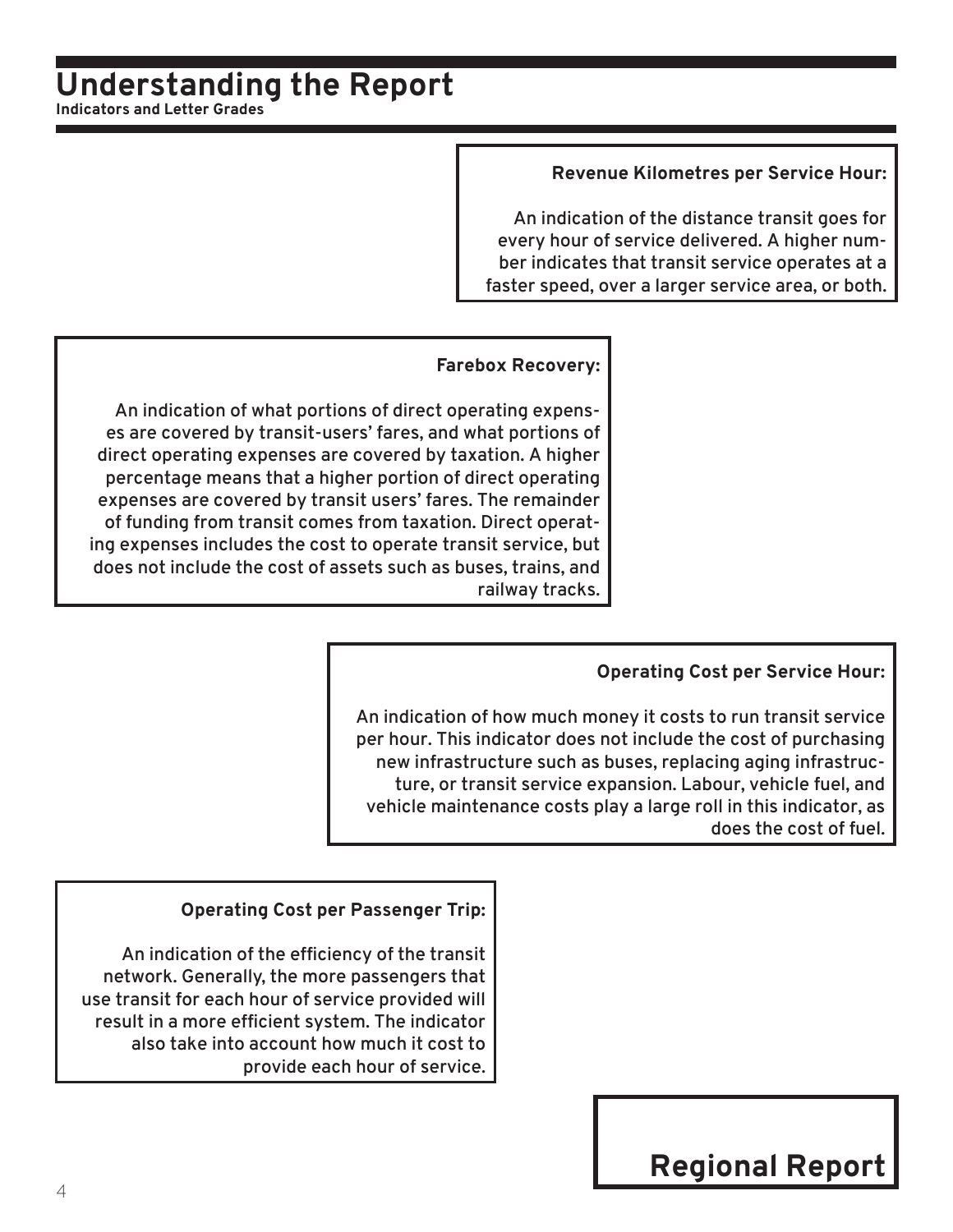#### **Understanding the Report Indicators and Letter Grades**

#### **Passenger Trips per Capita:**

An indication of the amount of transit use in a region. A higher number means that more people use transit in a region, and use transit more frequently. While how communities are designed (people-centric or auto-centric) will impact Passenger Trips per Capita, the amount of transit service provided -Service Hours per Capita- will have a greater impact on Passenger Trips per Capita.

#### **Passenger Trips per Service Hour :**

An indication of the productivity of the transit network. More passenger trips per service hour means that transit service is being provided in areas where there is demand. Lower passenger trips per service hour means that transit service is being provided where the demand is lower. For example, running a bus every 15 minutes along suburban routes in regions like Edmonton will yield a lower Passenger Trips per Service Hour metric, than running a bus every 15 minutes in accessible communities as on Montreal Island. Passenger Trips per Service Hour is a good indicator if a region's land-use aligns with the transit services provided. Passenger Trips per Service Hour are influenced by Service Hours per Capita. The more service hours delivered per capita will increase passenger trips per service hour.

#### **Passenger Trip Intensity:**

An indicator of the productivity of a transit system that is adjusted for the Service Hours per Capita. Regions with a higher score have transit systems that align more closely with transit service demand than systems with a lower score.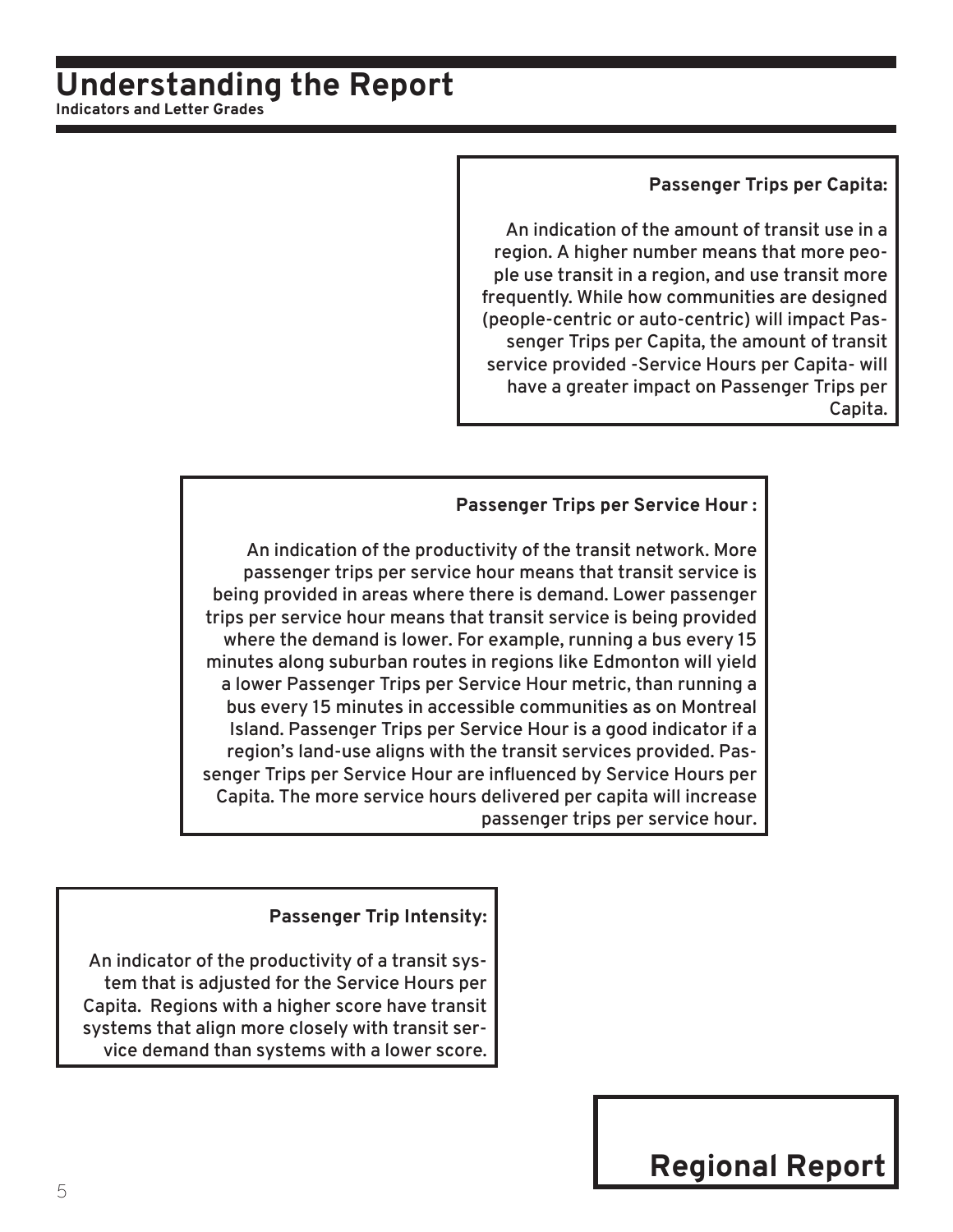### **Understanding the Report**

**Indicators and Letter Grades**



Better than expected when compared to other regions in this report.



Comparable to other regions in this report.



Lower than expected when compared to other regions in this report.



Every region starts with a "B" score. For each "A" received for an indicator, 1 is added, for each "C" received 1 is subtracted. If a region scores a +1, an "A" is awarded for the overall grade. If a region scores a -1, a "C" is awarded for the overall grade. If a region scores +/- 1, a plus or minus if added to the "A" or "C" received.

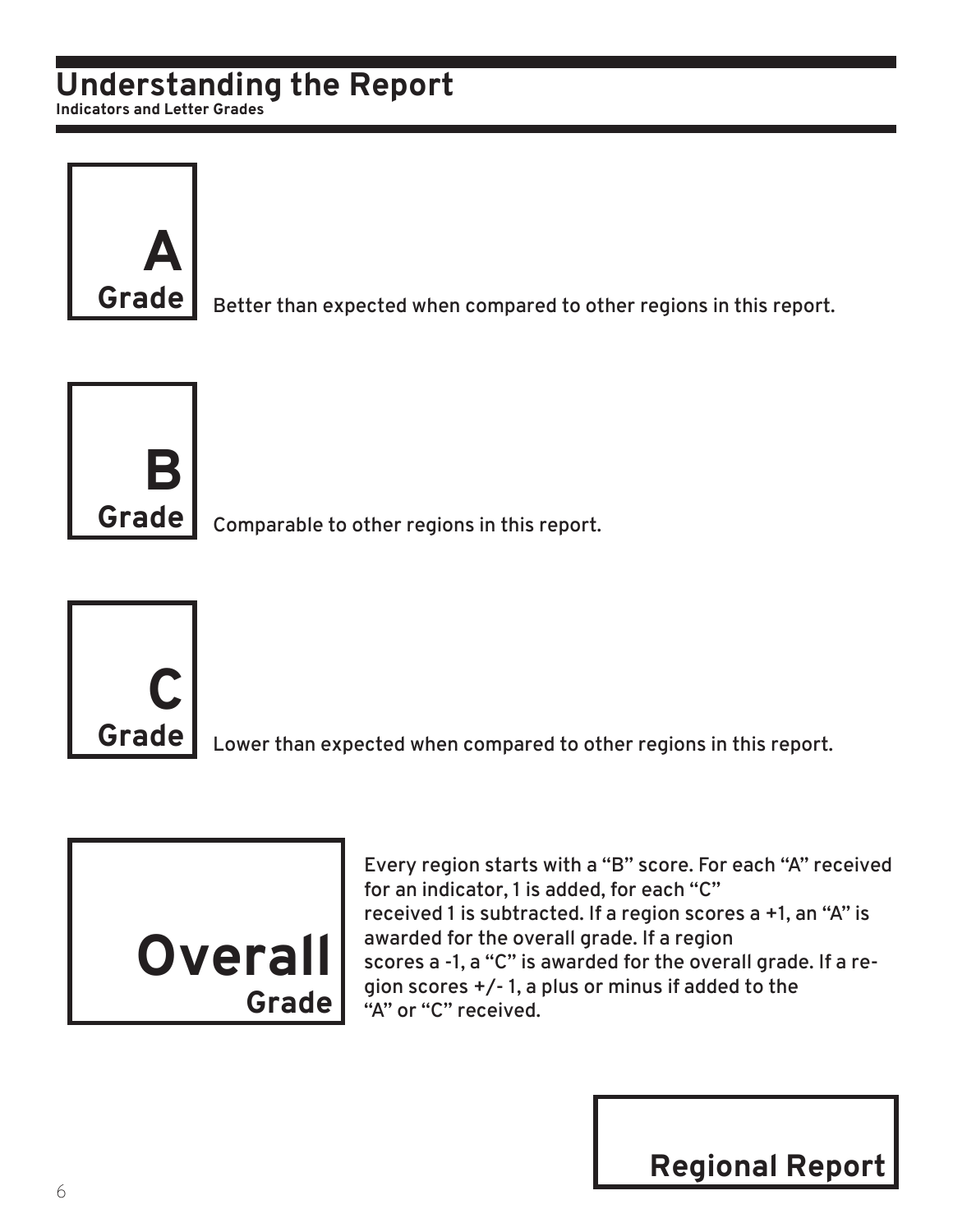

Compared to 2013, there was a slight increase in revenue kilometres per service hour. While there was a slight reduction in passenger trips per capita and service hours per capita, this actually resulted in a slight improvement in passenger trip intensity, indicating that transit service efficiency in the Calgary area improved throughout the course of 2014.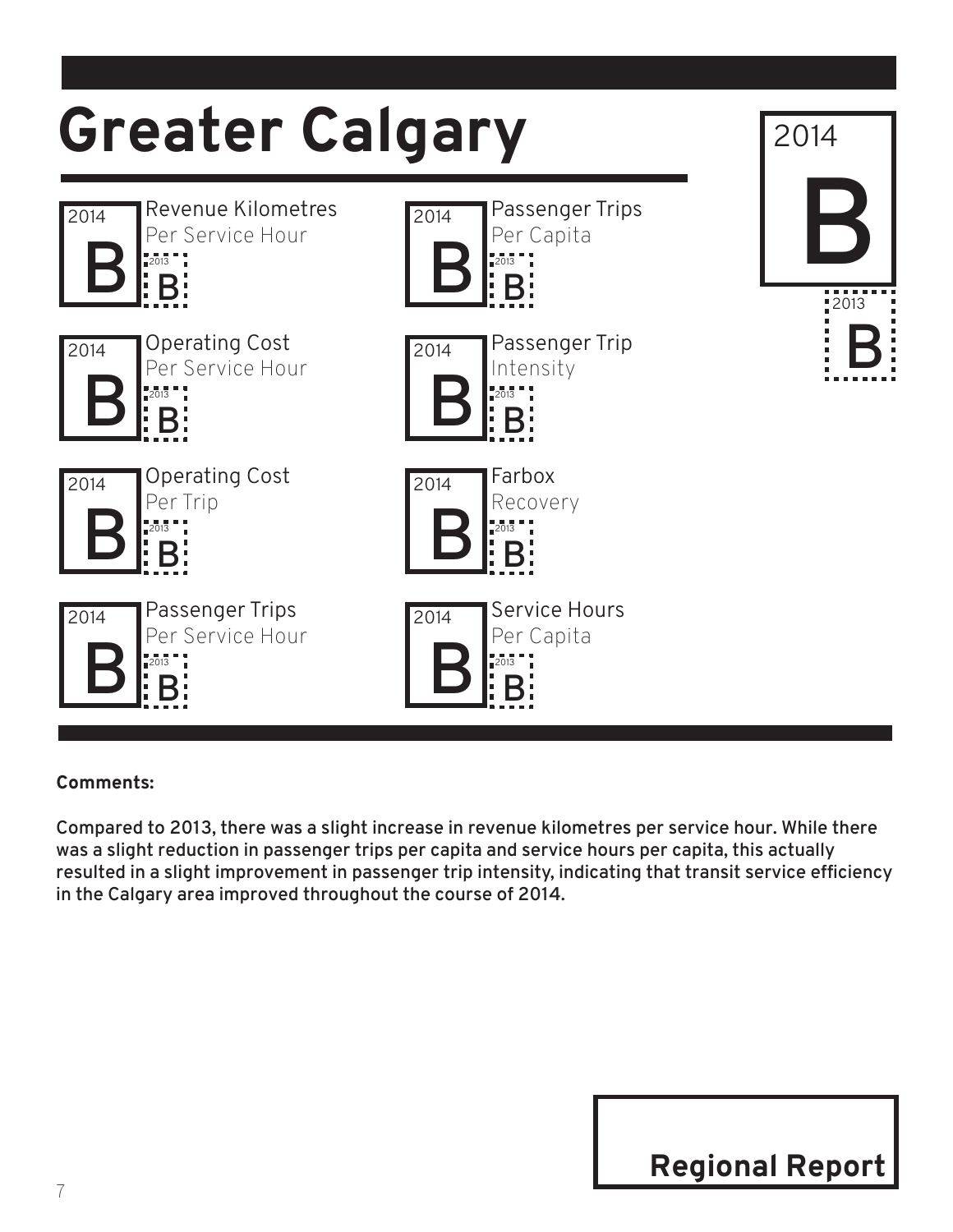

In last year's report card, transit service in the Edmonton area received a "C" for revenue kilometres per service hour in 2013. Due to updated data, this score was change to a "B" in this year's report card. In 2014, transit service in Edmonton maintained that "B" grade as several new transit routes were introduced. The operating cost per passenger trip was lower in 2014 compared to 2013 even though there was a slight reduction in service hours and passenger trips per capita. Transit service in the Edmonton area was more efficient in 2014. Farebox recovery in the Edmonton area was 44%, the lowest of any major region in Canada. This year, transit service providers in Edmonton received a "C" for farebox recovery.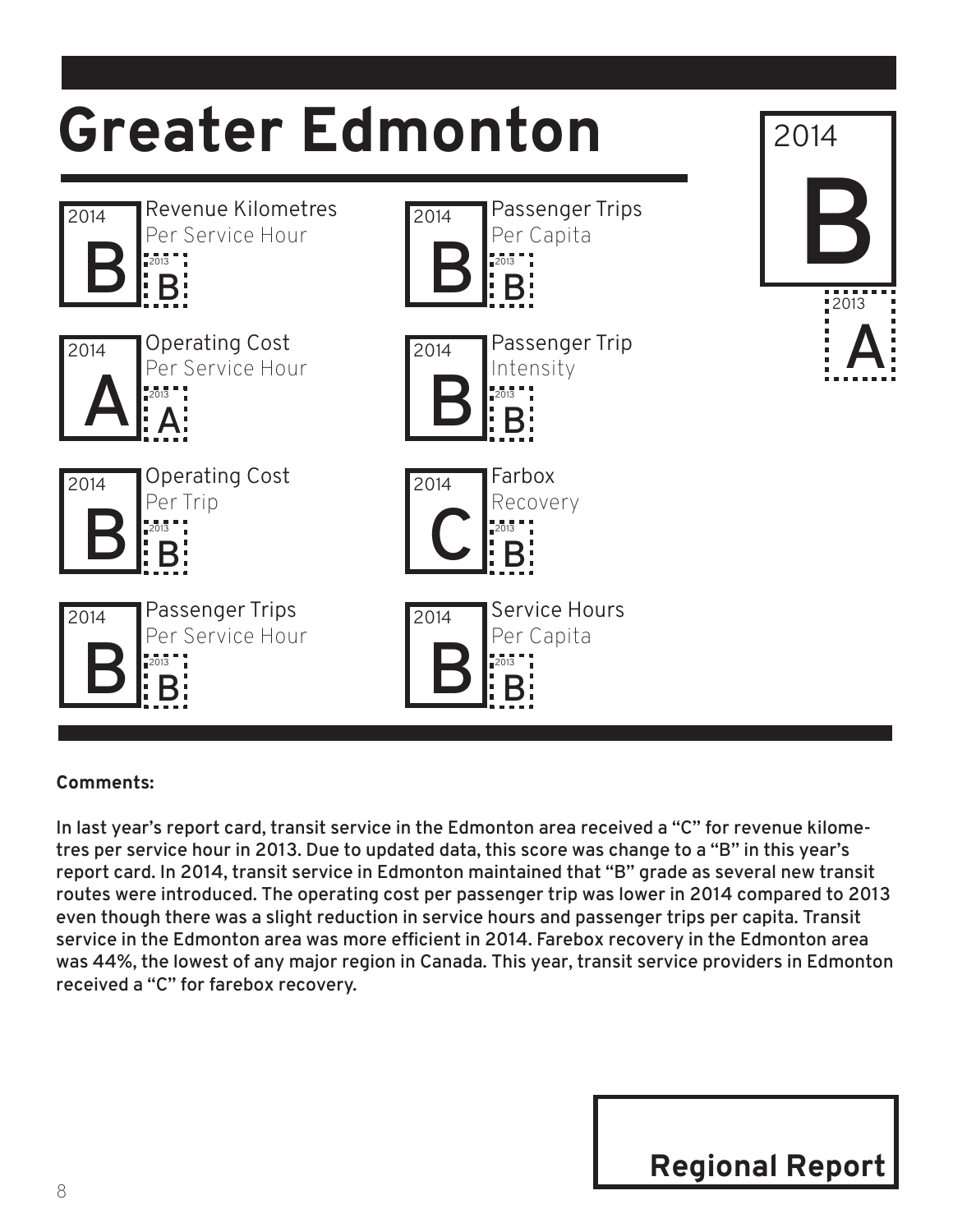

Transit service in the Montreal region received the highest overall grade of the major regions in Canada. Compared to 2013, operating cost per service hour improved from a "C" to a "B". This is because operating costs per service hour also increased in other major regions as well. Greater Montreal has the lowest operating cost per passenger trip, and the highest passenger trips per capita, of any major region in Canada. Transit service providers in the Montreal region are leaders in Canada.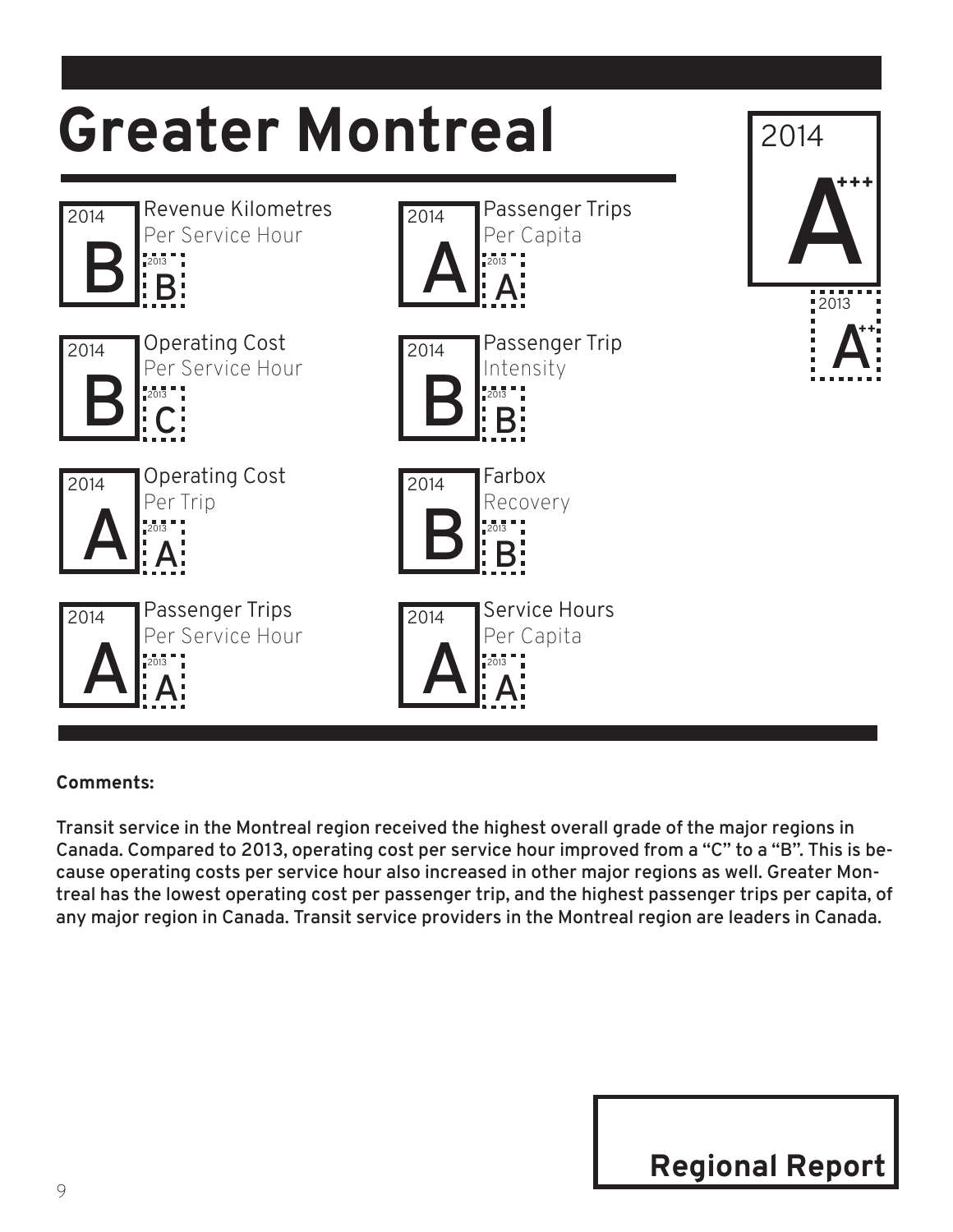

There was a slight decrease in efficiency for transit service provided in the GTHA as passenger trip intensity decreased. Passenger trips per service hour and service hours per capita increased due to investment in transit service. Interestingly, transit in the GTHA has the lowest passenger trip intensity of any of the region included in this report card; transit service and demand do no necessarily line up. Transit service in the GTHA has the highest farebox recovery rate compared to any other major region in the country, though it dropped from 67% to 65% between 2013 and 2014.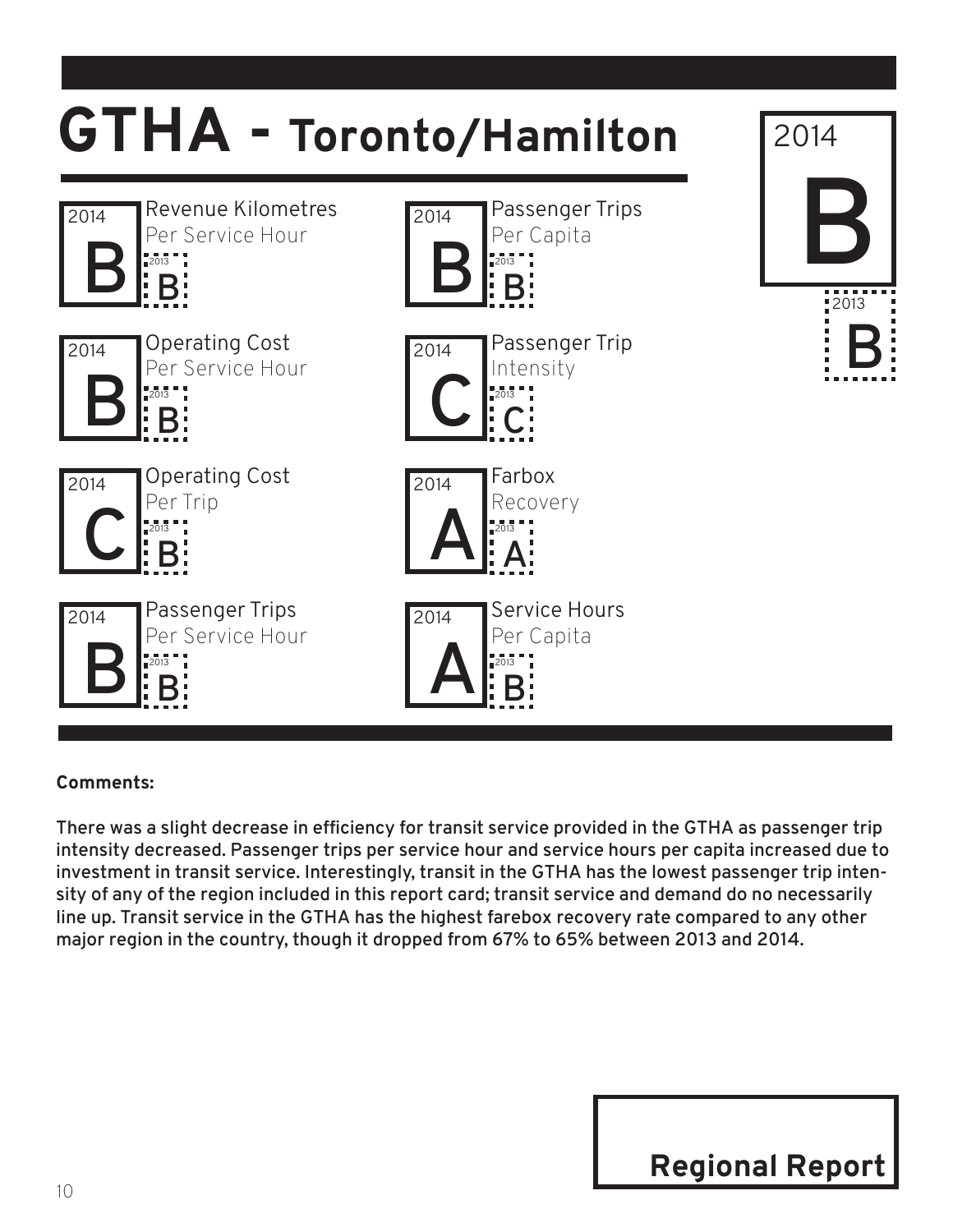

Metro Vancouver has the highest passenger trip intensity score of all major regions in Canada. Metro Vancouver has gone through an extensive, multi-year transit efficiency program, and this is reflected in the results of this report card. Metro Vancouver has the highest operating cost per capita of the regions included in this report card, but because of its efficient transit service delivery, the operating cost per passenger trip is in line with other major regions. There was a slight decrease in passenger trip intensity in 2014 compared to 2013.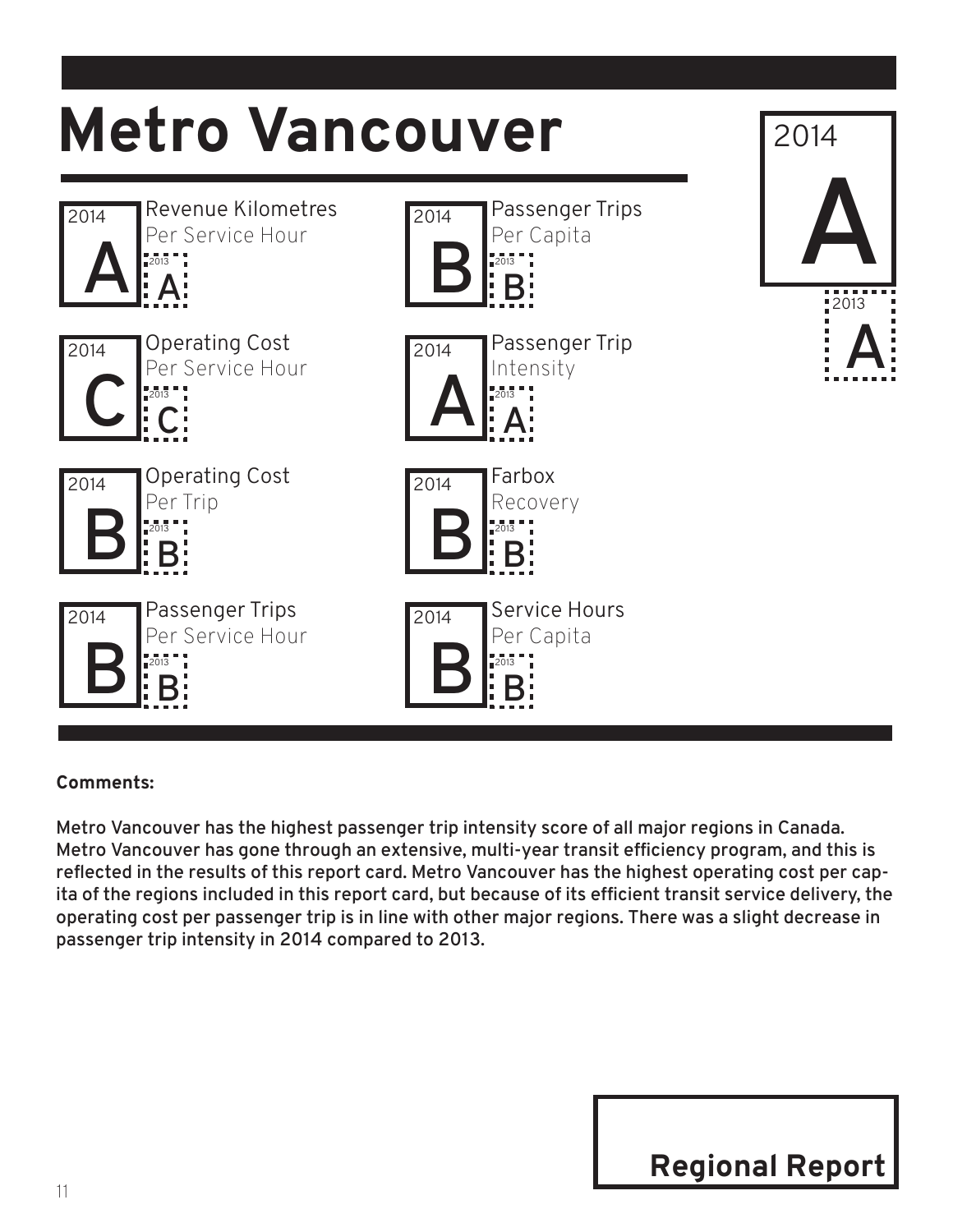

Transit service scores for the Ottawa-Gatineau region placed it in the middle of major regions in Canada. There was a drop in passenger trip intensity due to a drop in passenger trips per capita in 2014. There was also a slight drop in revenue kilometres per service hour even though there were several new transit routes introduced.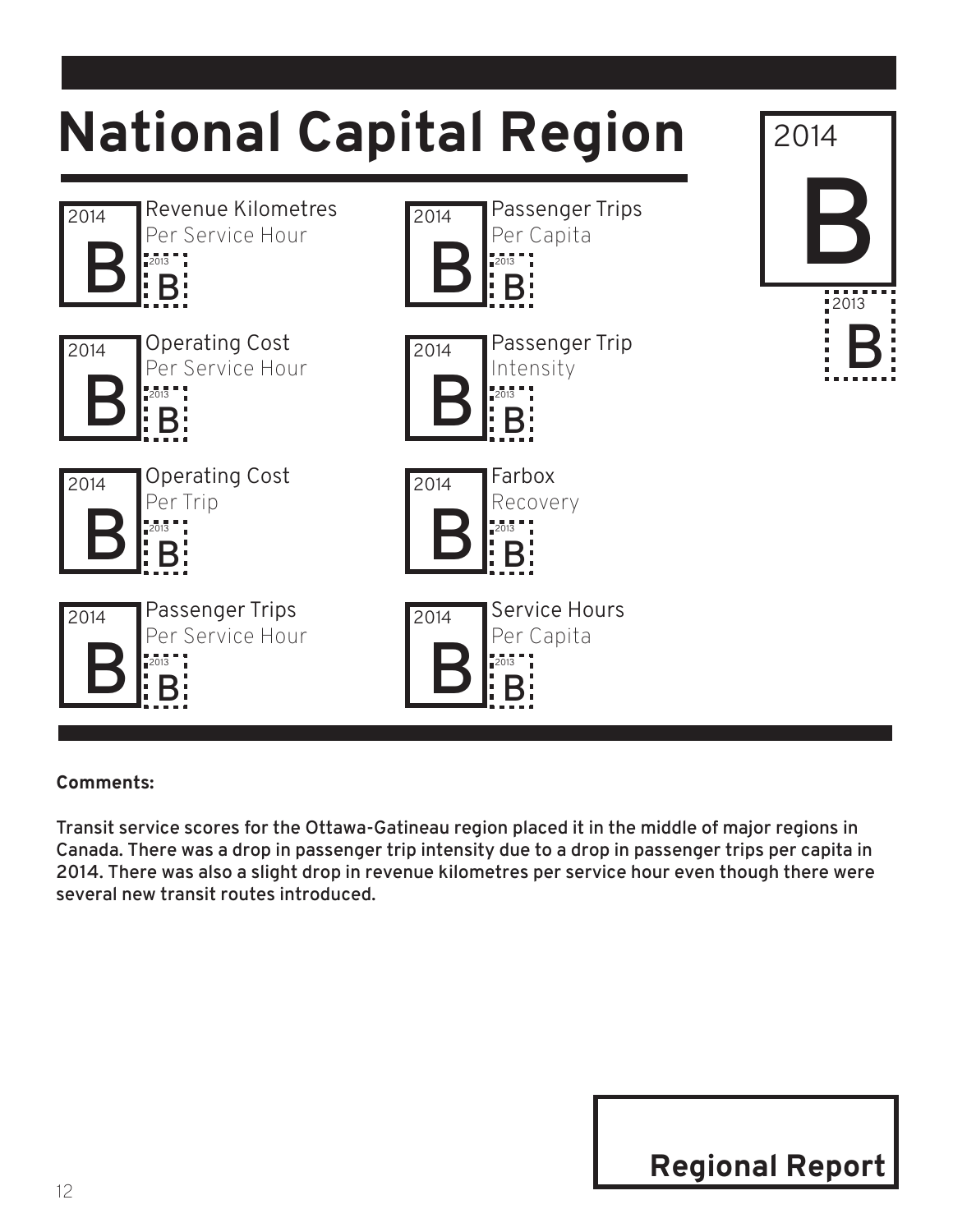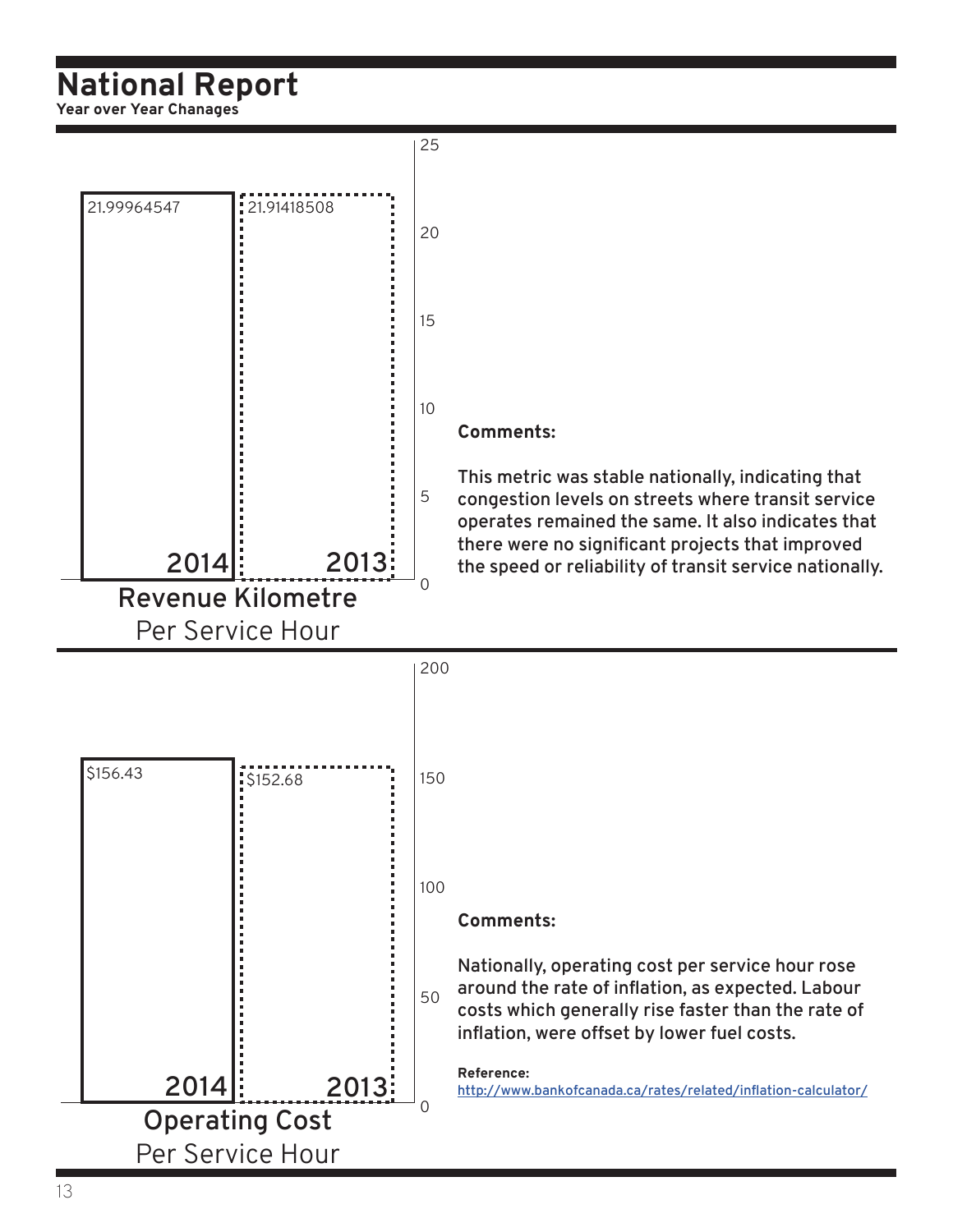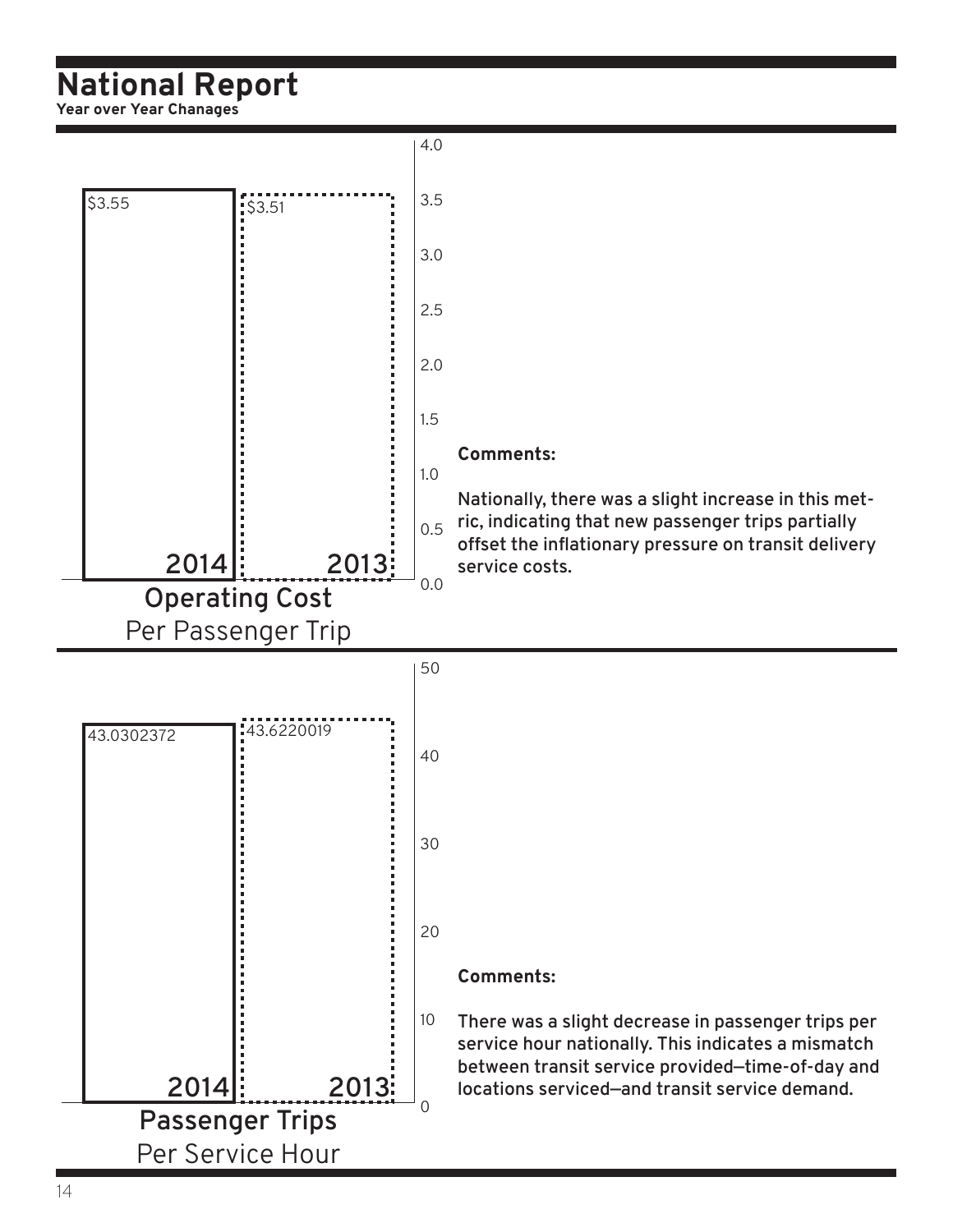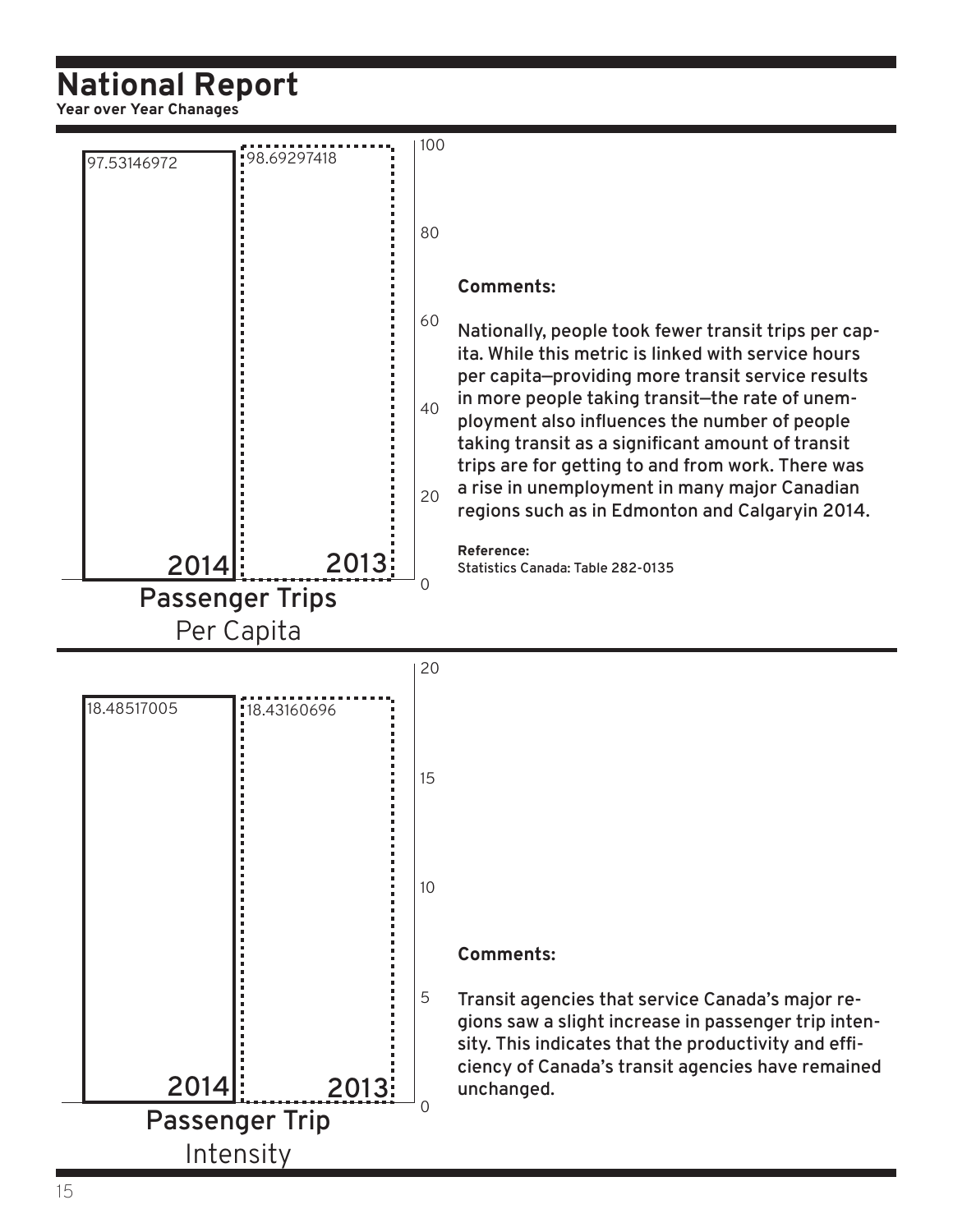